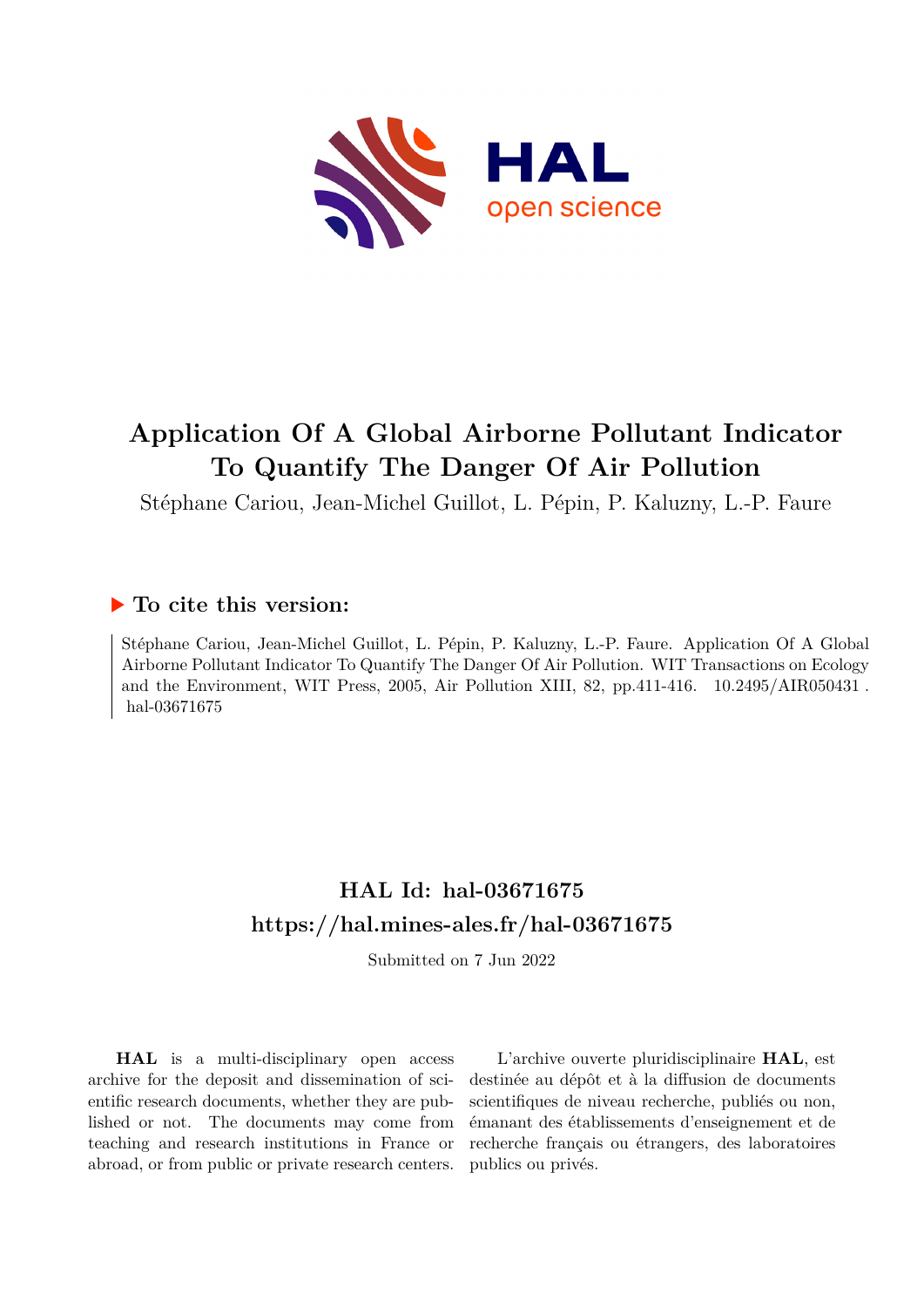## **Application of a global airborne pollutant indicator to quantify the danger of air pollution**

S. Cariou<sup>1,2</sup>, J.-M. Guillot<sup>1</sup>, L. Pépin<sup>2,3</sup>, P. Kaluzny<sup>3</sup> & L.-P. Faure<sup>2</sup> *LGEI, Ecole des Mines d'Alès, France Faure Ingénierie, Bernin, France Tera environnement, Bernin, France*

#### **Abstract**

Many researches on air analysis have been carried out for many years. But air analysis reports are sometimes difficult to understand by non-scientific people. That's why a global airborne pollutant indicator (GAPI) to quickly determine the level of pollution was built. Such an indicator used relative impact weights of the different molecules to quantify a pollution based on one or several criteria. These impact weights could take into account several characteristics of the pollutant molecules (toxicity, ability to produce ozone, molecular volume and its impact on microelectronic process…). A combination of factors could also be used in order to be as close as possible to the reality. So, it could be used in different ways: controlling air toxicity, determining the level of pollution in the controlled environment, for example in microelectronics that require less and less contaminants in cleanrooms. GAPI can be adapted to a large range of situations and give a more precise quantification of pollution depending on the selected criteria to be followed.

 Examples of utilisation of this indicator are shown in this study. An analysis of an industrial pollution is used as an example for report. Then GAPI is calculated with an MIR indicator as impact factor to calculate the ability of global exhaust to produce ozone. Comparison between GAPI and the classical sum of concentration can give an overview of the impact of pollution in the production of ozone. Then, an example of GAPI utilisation in indoor air is given for an irritant atmosphere.

*Keywords: air quality, VOC, measurement, pollutant impact.*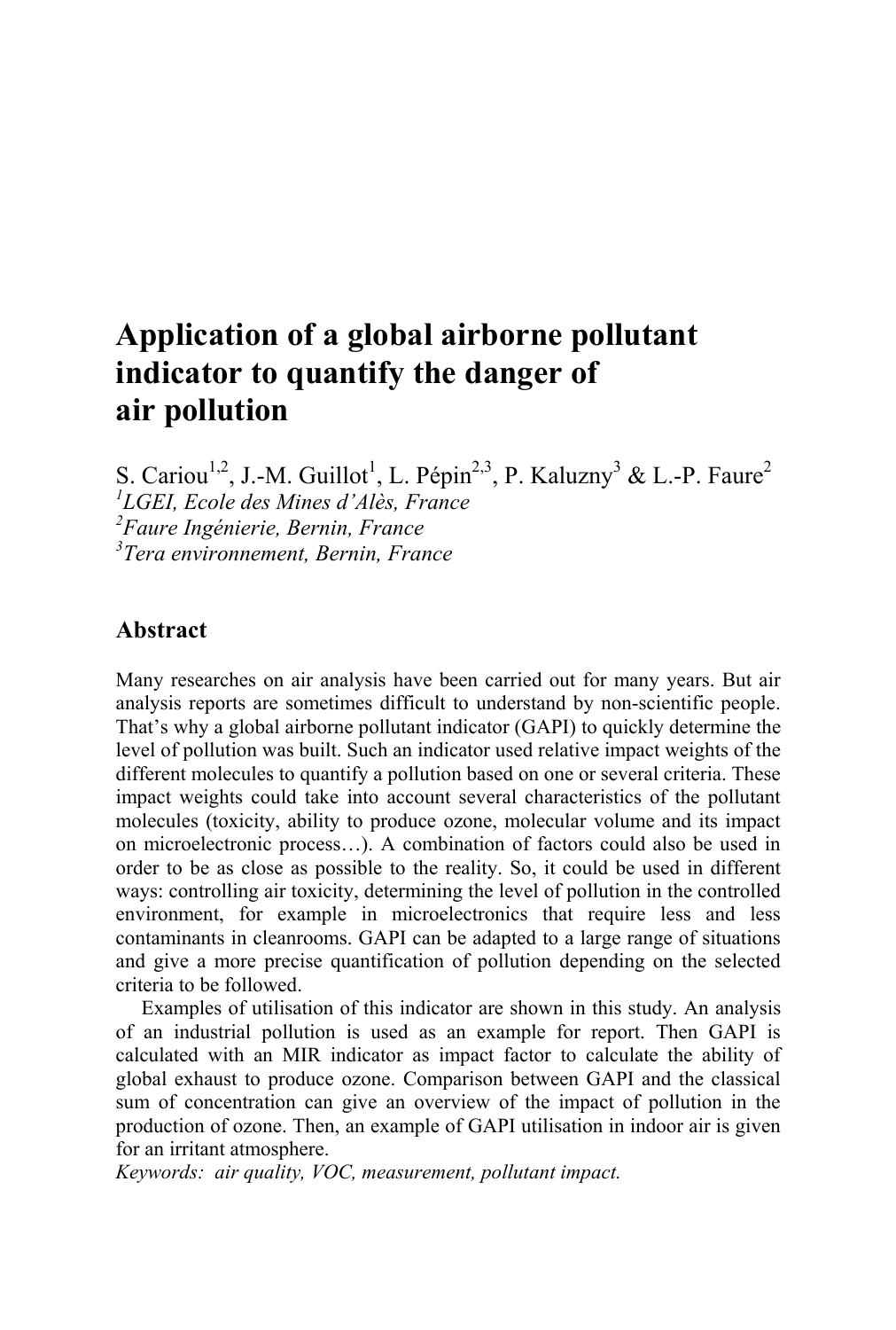#### **1 Introduction**

Nowadays, volatile organic compounds (VOCs) are known to be an important air pollution factor for both human health and environmental impact. However having a rapid idea of the pollution level and the danger of this air for human is difficult. The evaluation of VOC pollution might be very important in some industrial production for the process made in the fab.

Actually, when an analytical report gives a sum of VOC concentrations that can be obtained directly by a flame ionisation detector, it does not represent a real impact of the pollution but just estimation.

For example in microelectronic cleanrooms, VOCs become a very important problem to solve before the decrease of the device geometries based on silicon wafers. Organic contaminants can be adsorbed on the silicon surfaces and had an important effect on breakdown charge yield (Mendicino *et al.* [1]). In this case, molecule size is considered as a problem, so it has to be considered as an impact factor and the concentration of each pollutant must be corrected by this impact. Such correction to precise the impact of pollution is included in proposed Global Airborn Pollutant Indicator (GAPI).

Creation of ozone from VOCs has been a big problem for several years. Tsai *et al.* [2] investigate the relationship between VOC profiles and emission sources. They concluded that aromatics and paraffins were the dominant species which contributed to the ozone formation. That's why the control of exhaust fumes potentiality to create ozone might be important.

So building an indicator that takes account of the real impact of pollutant can clearly show the level of pollution in the considered atmosphere because everybody, particularly non-scientific people, can not easily understand a detailed report of analysis but can follow the evolution of an indicator that gives just one value based on several ponderated concentrations.

Moreover, comparison between air qualities in several atmospheres can be done if the same compound is taken as reference in GAPI calculation and if the same pollution criteria are considered.

#### **2 Definition of the indicator**

The indicator (GAPI) includes all the concentrations found in the analysis report and associates an impact weight for each concentration. The methodology to build the indicator was previously described by Cariou *et al*. [3]. The GAPI is defined by eqn. (1).

$$
GAPI = \sum_{i} W_{i} C_{i} \tag{1}
$$

with  $C_i$  the concentration of pollutant i and  $W_i$  the impact weight of the contaminant i.

The impact weight  $W_i$  is defined as a characteristic or a combination of molecule parameters. These molecules are potentially dangerous for humans, for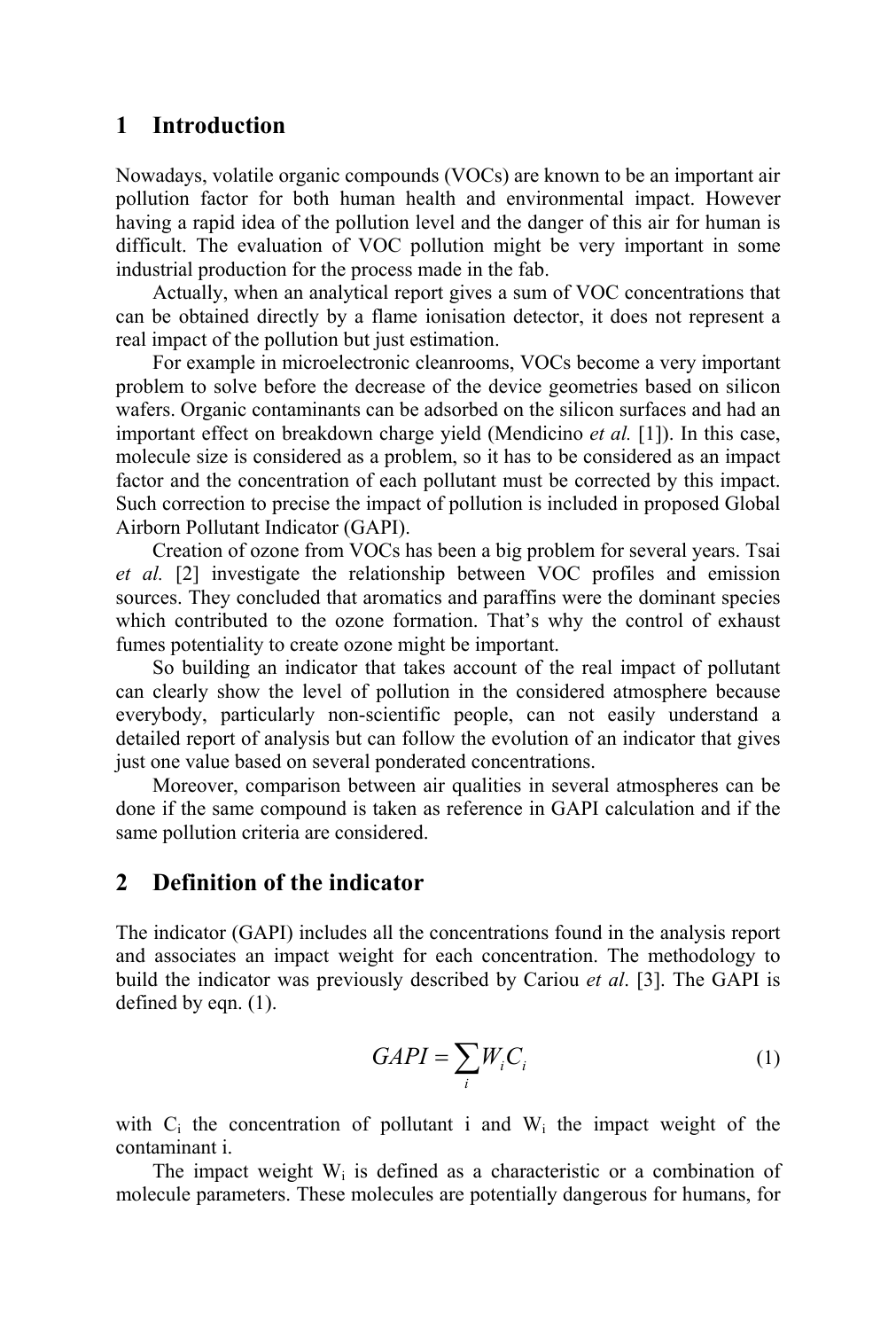a process or for other objective and the potentiality is expressed by the impact weight. For example, MIR index might be taken as impact factor.

W<sup>i</sup> can also be a combination of several impact factors. In this case, it is calculated as shown in eqn. (2) with two factors  $X_i$  and  $Y_i$ .

$$
W_i = \sqrt[2]{X_i Y_i} \tag{2}
$$

Each impact factor  $X_i$  or  $Y_i$  is defined as the chosen parameter ratio between each molecule and reference.

#### **3 Examples of utilisation**

#### **3.1 Materials and methods**

A complete identification and quantification of pollutants in air is required to build the GAPI. This can be obtained by analysis based on air sampling, gas chromatography to separate pollutants and mass spectrometry to identify and quantify the different species. Of course, if levels of pollution are too low, a preconcentration step might be used before GC/MS.

In our studies, glass tubes packed with Tenax TA (0.17 g) and Carboxen 564 (0.17 g) were used for air sampling by Fernandez [4]. Air was pumped for 4h at 200 mL/min. Sorbent tubes were thermally desorbed by a Perkin Elmer ATD 400 at  $250^{\circ}$ C for 5 min. The desorb analytes were trapped at  $-30^{\circ}$ C and then the trap was flash-heated to 250°C at 40°C/s for 2min.

The analytical column was a BPX-5 capillary column of  $60 \text{ m} \times 0.32 \text{ mm}$  I.D. with  $3 \mu \text{m}$  film thickness. Oven temperature was programmed as follows: start at 35°C for 5 min followed by a temperature increase at 10°C/min to reach 300°C held for 5 min. Detection was made by a Perkin Elmer Q-mass 910 detector. Quantification of aromatic compounds was done with toluene as reference, for C-6 alkanes, chlorine compounds and sulphur compounds, references were hexane, tetrachloroethylene and dimethylsulphide respectively.

#### **3.2 Air pollution in a dump of a glass fiber fab**

A first example is a fab that uses solvents to impregnate glass fibers. So, VOCs could be found in air of the dump. These reactive VOCs must be considered as potentially sources of ozone production. That is the reason why the MIR index that corresponds to this potentiality was retained as impact factor. All MIR indexes were extracted from Carter tables [5]. MIR value of toluene is taken as reference to calculate the impact weight. This choice is based on the fact that toluene is a major compound and the main aromatic one.

Results of the analysis and ponderation coefficient are shown in table 1.

In this example, toluene is taken as reference for the MIR index based on the formation of ozone, so  $W_i$  for toluene is fixed at 1. The other factors  $W_i$  are calculated relatively to toluene.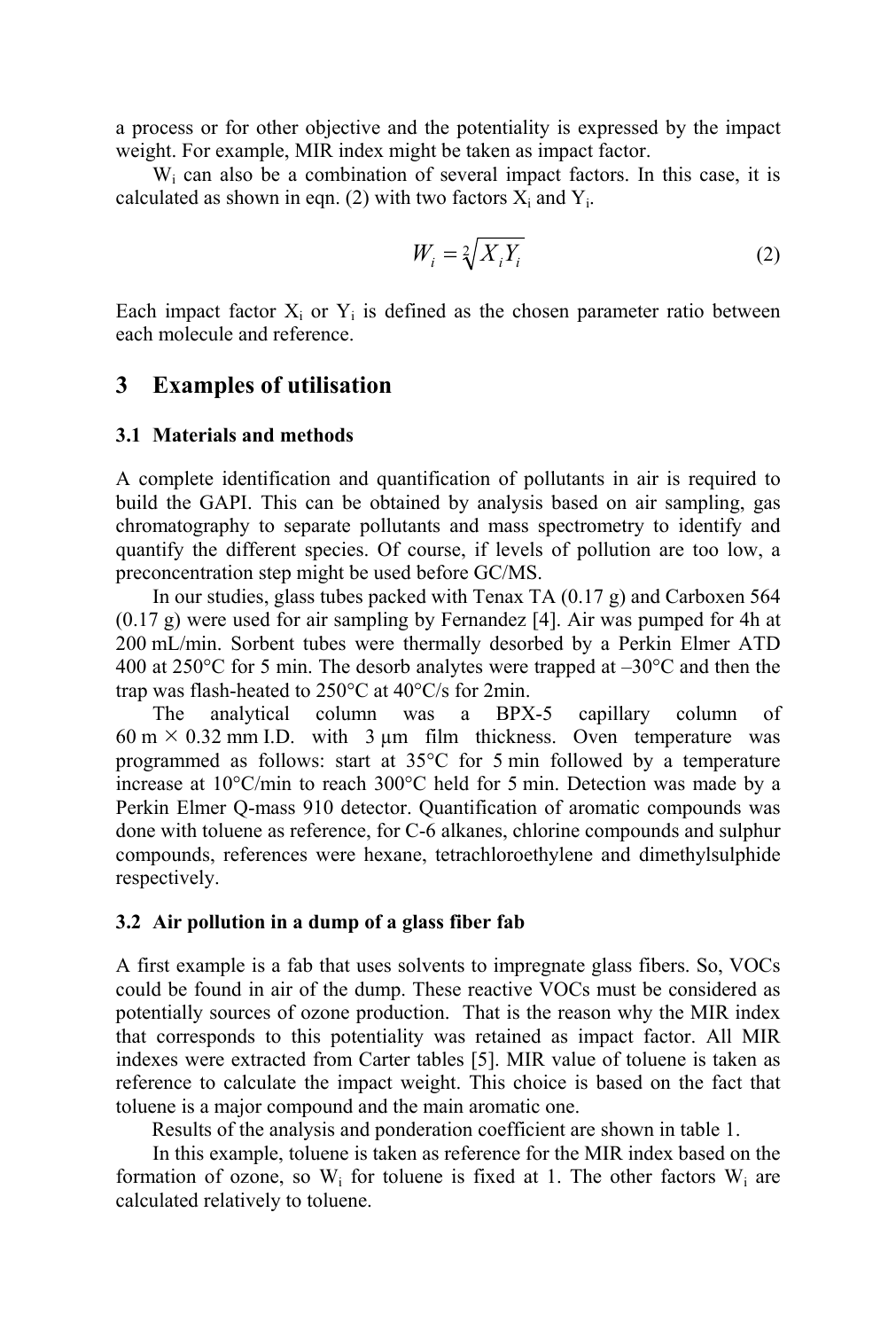| Compound                                 | $W_i$  | Concentration $(\mu g/m^3)$ | $C_iW_i$ |
|------------------------------------------|--------|-----------------------------|----------|
| 1,1,1-Trichloroethane                    | 0.0009 | 50                          | 0.045    |
| Tetrachloroethylene                      | 0.01   | 1080                        | 10.8     |
| Concentration of chlorinated derivatives |        | 1130                        |          |
| <b>GAPI</b> (eq $\mu$ g/m <sup>3</sup> ) |        |                             | 10.845   |
|                                          |        |                             |          |
| Toluene                                  |        | 150                         | 150      |
| Ethylbenzene                             | 0.70   | 40                          | 28       |
| p-Xylene                                 | 1.07   | 110                         | 117.7    |
| o,m-Xylene                               | 2.28   | 40                          | 91.2     |
| 1-Methyl-4-ethylbenzene                  | 1.54   | 80                          | 123.2    |
| Phenol                                   | 0.46   | 60                          | 27.6     |
| Trimethylbenzene                         | 2.82   | 40                          | 112.8    |
| 2-Ethyl-1-hexanol                        | 0.55   | 40                          | 22       |
| Concentration of hydrocarbons            |        | 560                         |          |
| <b>GAPI</b> (eq $\mu$ g/m <sup>3</sup> ) |        |                             | 672.5    |

Table 1: Example of GAPI calculation based on MIR index.

Original total concentrations are  $1130 \mu g/m^3$  equivalent tetrachloroethylene for chlorinated compounds and 560  $\mu$ g/m<sup>3</sup> equivalent toluene for hydrocarbons. When corrections are calculated by the ozone formation potentiality, GAPI for chlorinated compounds strongly decreases to  $10.845 \mu g/m<sup>3</sup>$  and for other compounds GAPI reaches up to 672.5  $\mu$ g/m<sup>3</sup>.

Comparison between these results shows that a high level of tetrachloroethylene  $(1080 \mu g/m^3)$  has the same impact than a smaller concentration of ethylbenzene (approximately 15  $\mu$ g/m<sup>3</sup>) when toluene is chosen as reference. So, to prevent an ozone peak formation, it is better to decrease the level of ethylbenzene than tetrachloroethylene's one. The relative impact on ozone production is clearly shown by  $W_i$  values. Obviously, if ozone production is the only factor, ethylbenzene is a stronger pollutant than tetrachloroethylene but if other environmental or health criteria are considered, results can be different. That is why GAPI can be built to combine impacts in order to give the more global impact of air pollutants.

#### **3.3 Fruit and vegetable packaging plant**

In this second example, the considered impact of air pollution was the irritation problem due to VOCs into indoor air of a food packaging plant. The annoyance and potential risk were simply estimated considering risk sentences as quality parameter for impact factor. These sentences that characterise the selected compound are R36, R37 or R38 and correspond to irritation as illustrated in table 2.

 The GAPI impact factor is fixed arbitrarily. The coefficient 1 is affected to compounds with no risk sentence and 2 is put when the molecule has an irritant property as shown by table 2 and of course the combination of n risks leads to an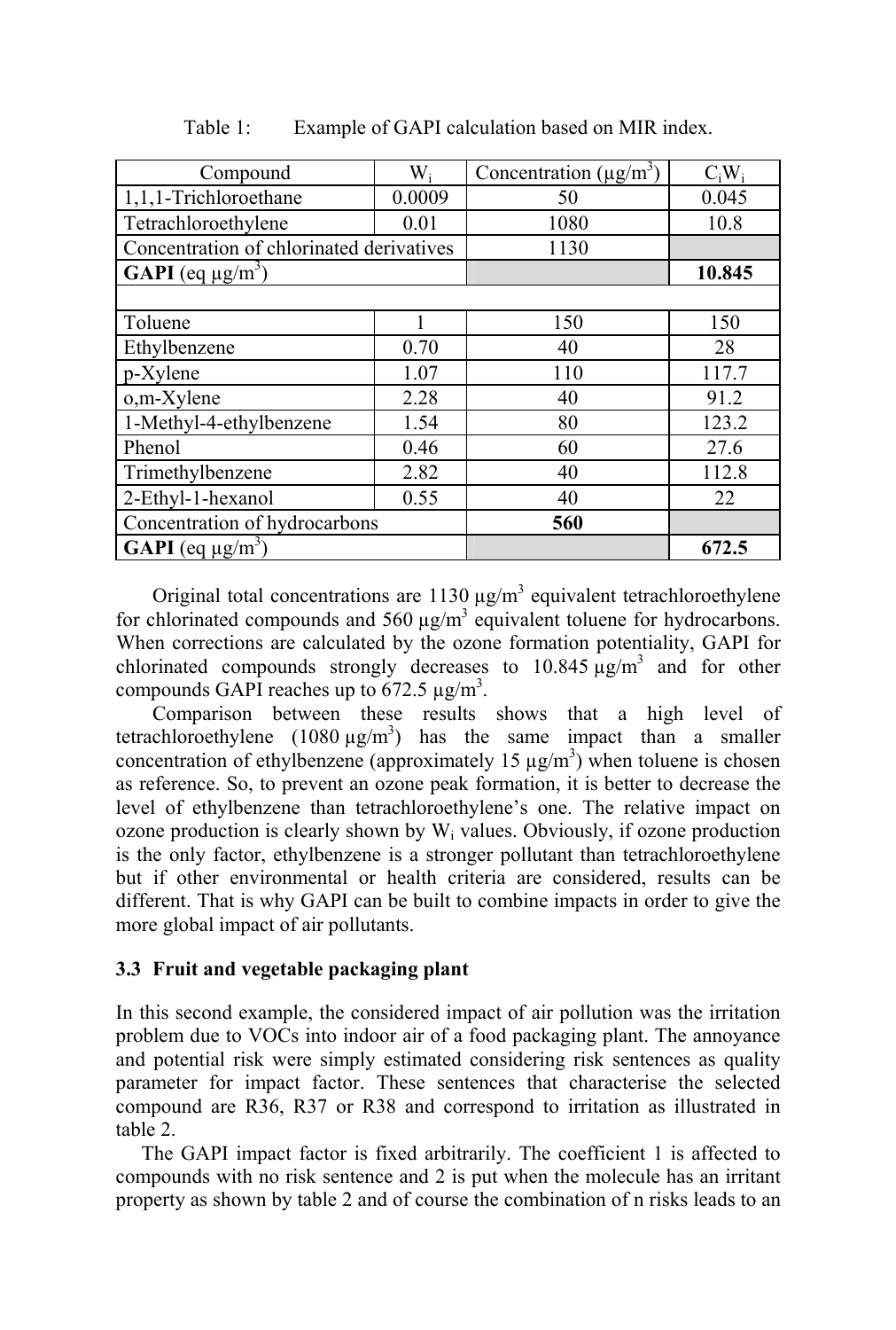impact factor given by  $2<sup>n</sup>$ . Organic compounds with no irritant property are taken as reference.

|                    | Irritation |                   |       |  |  |
|--------------------|------------|-------------------|-------|--|--|
| Compounds          | Eye        | Respiratory tract | Skin  |  |  |
|                    | (R36)      | (R37)             | (R38) |  |  |
| Hexane             |            |                   |       |  |  |
| <b>Butanone</b>    |            |                   |       |  |  |
| Methylcyclopentane |            |                   |       |  |  |
| Propionitrile      |            |                   |       |  |  |
| Toluene            |            |                   |       |  |  |
| Limonene           |            |                   |       |  |  |
| Propyldisulfide    |            |                   |       |  |  |

Table 2: Impact factor for irritation.

 These coefficients show that two compounds are strong irritants (butanone and propyldisulphide) and that limonene presents also an impact.

The real concentrations and the GAPI calculation with Xi given in table 2 are shown in table 3. In this study, we have only one impact factor, so  $W_i$  equals  $X_i$ .

| Compound                            | $W_i$ | Real concentration $(mg/m3)$ | $W_iC_i$ |
|-------------------------------------|-------|------------------------------|----------|
| Hexane                              |       | 1.22                         | 1.22     |
| <b>Butanone</b>                     | 8     | 3.44                         | 27.52    |
| Methylcyclopentane                  |       | 0.64                         | 0.64     |
| Propionitrile                       |       | 0.94                         | 0.94     |
| Toluene                             |       | 0.78                         | 0.78     |
| Limonene                            |       | 19.80                        | 39.60    |
| Propyldisulphide                    |       | 0.97                         | 7.76     |
| <b>Total concentration</b>          |       | 27.79                        |          |
| <b>GAPI</b> (eq mg/m <sup>3</sup> ) |       |                              | 78.46    |

Table 3: Calculation of GAPI for the packaging plant.

 GAPI, in this case, gives a rapid indication of the irritant potential of the atmosphere in the packaging plant. The comparison of the sum of the real concentration and the GAPI shows that the atmosphere can be considered as three times more irritant than a similar atmosphere with no irritant compound. The indoor air quality of this packaging plant could be increased by a rapid decrease of VOC concentrations especially butanone, propyldisulphide and limonene.

### **4 Conclusion**

These examples prove the importance of this indicator in the real knowledge of the danger of atmosphere in indoor air or the potentiality to reduce VOC